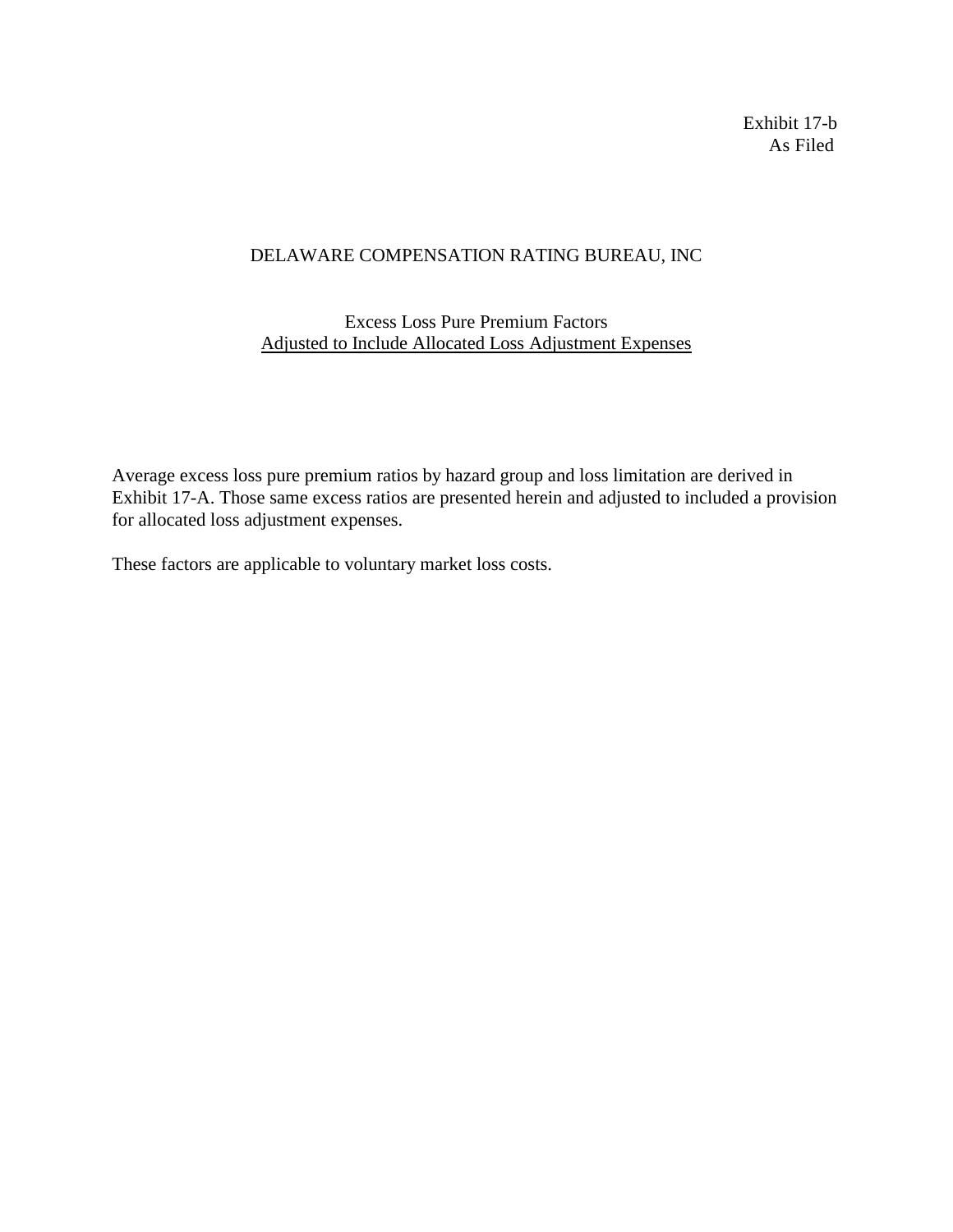## DELAWAREProposed Effective: 12/1/2005

Excess Loss Pure Premium Factors including ALAE

|               | Hazard Group                                    |                                  |                                    |                                     |                                                  | <b>Hazard Group II</b>                          |                                  |                                            |                                     |                                                  | <b>Hazard Group III</b>                         |                                  |                                    |                                     |                                           | Hazard Group IV                                        |                                        |                                            |                                     |                                                  |
|---------------|-------------------------------------------------|----------------------------------|------------------------------------|-------------------------------------|--------------------------------------------------|-------------------------------------------------|----------------------------------|--------------------------------------------|-------------------------------------|--------------------------------------------------|-------------------------------------------------|----------------------------------|------------------------------------|-------------------------------------|-------------------------------------------|--------------------------------------------------------|----------------------------------------|--------------------------------------------|-------------------------------------|--------------------------------------------------|
| LOSS<br>LIMIT | (1)<br>AVERAGE<br><b>EXCESS</b><br><b>RATIO</b> | (2)<br>P.L.R.<br>EXCL.<br>ASSES. | (3)<br>IND.<br>ELF<br>$(1)$ $*(2)$ | (4)<br><b>FLAT</b><br><b>FACTOR</b> | (5)<br><b>FINAL</b><br><b>ELF</b><br>$(3) + (4)$ | (1)<br>AVERAGE<br><b>EXCESS</b><br><b>RATIO</b> | (2)<br>P.L.R.<br>EXCL.<br>ASSES. | (3)<br>IND.<br><b>ELF</b><br>$(1)$ * $(2)$ | (4)<br><b>FLAT</b><br><b>FACTOR</b> | (5)<br><b>FINAL</b><br><b>ELF</b><br>$(3) + (4)$ | (1)<br>AVERAGE<br><b>EXCESS</b><br><b>RATIO</b> | (2)<br>P.L.R.<br>EXCL.<br>ASSES. | (3)<br>IND.<br>ELF<br>$(1)$ $*(2)$ | (4)<br><b>FLAT</b><br><b>FACTOR</b> | (5)<br><b>FINAL</b><br>ELF<br>$(3) + (4)$ | (1)<br><b>AVERAGE</b><br><b>EXCESS</b><br><b>RATIO</b> | (2)<br>P.L.R.<br><b>EXCL</b><br>ASSES. | (3)<br>IND.<br><b>ELF</b><br>$(1)$ * $(2)$ | (4)<br><b>FLAT</b><br><b>FACTOR</b> | (5)<br><b>FINAL</b><br><b>ELF</b><br>$(3) + (4)$ |
| \$10,000      | 0.839                                           | 0.926                            | 0.777                              | 0.005                               | 0.782                                            | 0.845                                           | 0.926                            | 0.782                                      | 0.005                               | 0.787                                            | 0.898                                           | 0.926                            | 0.832                              | 0.005                               | 0.837                                     | 0.931                                                  | 0.926                                  | 0.862                                      | 0.005                               | 0.867                                            |
| \$15,000      | 0.795                                           |                                  | 0.736                              | 0.005                               | 0.741                                            | 0.805                                           |                                  | 0.745                                      | 0.005                               | 0.750                                            | 0.868                                           |                                  | 0.804                              | 0.005                               | 0.809                                     | 0.906                                                  |                                        | 0.839                                      | 0.005                               | 0.844                                            |
| \$20,000      | 0.759                                           |                                  | 0.703                              | 0.005                               | 0.708                                            | 0.771                                           |                                  | 0.714                                      | 0.005                               | 0.719                                            | 0.842                                           |                                  | 0.780                              | 0.005                               | 0.785                                     | 0.893                                                  |                                        | 0.827                                      | 0.005                               | 0.832                                            |
| \$25,000      | 0.729                                           |                                  | 0.675                              | 0.005                               | 0.680                                            | 0.747                                           |                                  | 0.692                                      | 0.005                               | 0.697                                            | 0.820                                           |                                  | 0.759                              | 0.005                               | 0.764                                     | 0.875                                                  |                                        | 0.810                                      | 0.005                               | 0.815                                            |
| \$30,000      | 0.700                                           |                                  | 0.648                              | 0.005                               | 0.653                                            | 0.721                                           |                                  | 0.668                                      | 0.005                               | 0.673                                            | 0.804                                           |                                  | 0.745                              | 0.005                               | 0.750                                     | 0.857                                                  |                                        | 0.794                                      | 0.005                               | 0.799                                            |
| \$35,000      | 0.673                                           |                                  | 0.623                              | 0.005                               | 0.628                                            | 0.695                                           |                                  | 0.644                                      | 0.005                               | 0.649                                            | 0.783                                           |                                  | 0.725                              | 0.005                               | 0.730                                     | 0.848                                                  |                                        | 0.785                                      | 0.005                               | 0.790                                            |
| \$40,000      | 0.650                                           |                                  | 0.602                              | 0.005                               | 0.607                                            | 0.673                                           |                                  | 0.623                                      | 0.005                               | 0.628                                            | 0.766                                           |                                  | 0.709                              | 0.005                               | 0.714                                     | 0.833                                                  |                                        | 0.771                                      | 0.005                               | 0.776                                            |
| \$50,000      | 0.614                                           |                                  | 0.569                              | 0.005                               | 0.574                                            | 0.634                                           |                                  | 0.587                                      | 0.005                               | 0.592                                            | 0.739                                           |                                  | 0.684                              | 0.005                               | 0.689                                     | 0.812                                                  |                                        | 0.752                                      | 0.005                               | 0.757                                            |
|               |                                                 |                                  |                                    |                                     |                                                  |                                                 |                                  |                                            |                                     |                                                  |                                                 |                                  |                                    |                                     |                                           |                                                        |                                        |                                            |                                     |                                                  |
| \$75,000      | 0.535                                           |                                  | 0.495                              | 0.005                               | 0.500                                            | 0.562                                           |                                  | 0.520                                      | 0.005                               | 0.525                                            | 0.678                                           |                                  | 0.628                              | 0.005                               | 0.633                                     | 0.765                                                  |                                        | 0.708                                      | 0.005                               | 0.713                                            |
| \$100,000     | 0.474                                           |                                  | 0.439                              | 0.005                               | 0.444                                            | 0.503                                           |                                  | 0.466                                      | 0.005                               | 0.471                                            | 0.628                                           |                                  | 0.582                              | 0.005                               | 0.587                                     | 0.726                                                  |                                        | 0.672                                      | 0.005                               | 0.677                                            |
| \$125,000     | 0.425                                           |                                  | 0.394                              | 0.005                               | 0.399                                            | 0.460                                           |                                  | 0.426                                      | 0.005                               | 0.431                                            | 0.593                                           |                                  | 0.549                              | 0.005                               | 0.554                                     | 0.694                                                  |                                        | 0.643                                      | 0.005                               | 0.648                                            |
| \$150,000     | 0.390                                           |                                  | 0.361                              | 0.005                               | 0.366                                            | 0.420                                           |                                  | 0.389                                      | 0.005                               | 0.394                                            | 0.556                                           |                                  | 0.515                              | 0.005                               | 0.520                                     | 0.663                                                  |                                        | 0.614                                      | 0.005                               | 0.619                                            |
| \$175,000     | 0.354                                           |                                  | 0.328                              | 0.005                               | 0.333                                            | 0.388                                           |                                  | 0.359                                      | 0.005                               | 0.364                                            | 0.528                                           |                                  | 0.489                              | 0.005                               | 0.494                                     | 0.627                                                  |                                        | 0.581                                      | 0.005                               | 0.586                                            |
| \$200,000     | 0.325                                           |                                  | 0.301                              | 0.005                               | 0.306                                            | 0.361                                           |                                  | 0.334                                      | 0.005                               | 0.339                                            | 0.497                                           |                                  | 0.460                              | 0.005                               | 0.465                                     | 0.601                                                  |                                        | 0.557                                      | 0.005                               | 0.562                                            |
| \$225,000     | 0.304                                           |                                  | 0.282                              | 0.005                               | 0.287                                            | 0.334                                           |                                  | 0.309                                      | 0.005                               | 0.314                                            | 0.468                                           |                                  | 0.433                              | 0.005                               | 0.438                                     | 0.574                                                  |                                        | 0.532                                      | 0.005                               | 0.537                                            |
| \$250,000     | 0.282                                           |                                  | 0.261                              | 0.005                               | 0.266                                            | 0.314                                           |                                  | 0.291                                      | 0.005                               | 0.296                                            | 0.446                                           |                                  | 0.413                              | 0.005                               | 0.418                                     | 0.551                                                  |                                        | 0.510                                      | 0.005                               | 0.515                                            |
| \$275,000     | 0.263                                           |                                  | 0.244                              | 0.005                               | 0.249                                            | 0.293                                           |                                  | 0.271                                      | 0.005                               | 0.276                                            | 0.422                                           |                                  | 0.391                              | 0.005                               | 0.396                                     | 0.527                                                  |                                        | 0.488                                      | 0.005                               | 0.493                                            |
| \$300,000     | 0.246                                           |                                  | 0.228                              | 0.005                               | 0.233                                            | 0.277                                           |                                  | 0.257                                      | 0.005                               | 0.262                                            | 0.399                                           |                                  | 0.369                              | 0.005                               | 0.374                                     | 0.506                                                  |                                        | 0.469                                      | 0.005                               | 0.474                                            |
| \$325,000     | 0.233                                           |                                  | 0.216                              | 0.005                               | 0.221                                            | 0.260                                           |                                  | 0.241                                      | 0.005                               | 0.246                                            | 0.383                                           |                                  | 0.355                              | 0.005                               | 0.360                                     | 0.486                                                  |                                        | 0.450                                      | 0.005                               | 0.455                                            |
| \$350,000     | 0.220                                           |                                  | 0.204                              | 0.005                               | 0.209                                            | 0.248                                           |                                  | 0.230                                      | 0.005                               | 0.235                                            | 0.365                                           |                                  | 0.338                              | 0.005                               | 0.343                                     | 0.466                                                  |                                        | 0.432                                      | 0.005                               | 0.437                                            |
| \$375,000     | 0.207                                           |                                  | 0.192                              | 0.005                               | 0.197                                            | 0.235                                           |                                  | 0.218                                      | 0.005                               | 0.223                                            | 0.348                                           |                                  | 0.322                              | 0.005                               | 0.327                                     | 0.450                                                  |                                        | 0.417                                      | 0.005                               | 0.422                                            |
| \$400,000     | 0.199                                           |                                  | 0.184                              | 0.005                               | 0.189                                            | 0.225                                           |                                  | 0.208                                      | 0.005                               | 0.213                                            | 0.335                                           |                                  | 0.310                              | 0.005                               | 0.315                                     | 0.433                                                  |                                        | 0.401                                      | 0.005                               | 0.406                                            |
| \$425,000     | 0.190                                           |                                  | 0.176                              | 0.005                               | 0.181                                            | 0.216                                           |                                  | 0.200                                      | 0.005                               | 0.205                                            | 0.322                                           |                                  | 0.298                              | 0.005                               | 0.303                                     | 0.419                                                  |                                        | 0.388                                      | 0.005                               | 0.393                                            |
| \$450,000     | 0.181                                           |                                  | 0.168                              | 0.005                               | 0.173                                            | 0.206                                           |                                  | 0.191                                      | 0.005                               | 0.196                                            | 0.308                                           |                                  | 0.285                              | 0.005                               | 0.290                                     | 0.402                                                  |                                        | 0.372                                      | 0.005                               | 0.377                                            |
| \$475,000     | 0.173                                           |                                  | 0.160                              | 0.005                               | 0.165                                            | 0.199                                           |                                  | 0.184                                      | 0.005                               | 0.189                                            | 0.299                                           |                                  | 0.277                              | 0.005                               | 0.282                                     | 0.390                                                  |                                        | 0.361                                      | 0.005                               | 0.366                                            |
| \$500,000     | 0.167                                           |                                  | 0.155                              | 0.005                               | 0.160                                            | 0.189                                           |                                  | 0.175                                      | 0.005                               | 0.180                                            | 0.286                                           |                                  | 0.265                              | 0.005                               | 0.270                                     | 0.375                                                  |                                        | 0.347                                      | 0.005                               | 0.352                                            |
| \$600,000     | 0.145                                           |                                  | 0.134                              | 0.005                               | 0.139                                            | 0.166                                           |                                  | 0.154                                      | 0.005                               | 0.159                                            | 0.253                                           |                                  | 0.234                              | 0.005                               | 0.239                                     | 0.331                                                  |                                        | 0.307                                      | 0.005                               | 0.312                                            |
| \$700,000     | 0.128                                           |                                  | 0.119                              | 0.005                               | 0.124                                            | 0.146                                           |                                  | 0.135                                      | 0.005                               | 0.140                                            | 0.224                                           |                                  | 0.207                              | 0.005                               | 0.212                                     | 0.298                                                  |                                        | 0.276                                      | 0.005                               | 0.281                                            |
| \$800,000     | 0.115                                           |                                  | 0.106                              | 0.005                               | 0.111                                            | 0.131                                           |                                  | 0.121                                      | 0.005                               | 0.126                                            | 0.202                                           |                                  | 0.187                              | 0.005                               | 0.192                                     | 0.271                                                  |                                        | 0.251                                      | 0.005                               | 0.256                                            |
| \$900,000     | 0.104                                           |                                  | 0.096                              | 0.005                               | 0.101                                            | 0.120                                           |                                  | 0.111                                      | 0.005                               | 0.116                                            | 0.185                                           |                                  | 0.171                              | 0.005                               | 0.176                                     | 0.246                                                  |                                        | 0.228                                      | 0.005                               | 0.233                                            |
| \$1,000,000   | 0.0959                                          |                                  | 0.0888                             | 0.0050                              | 0.0938                                           | 0.1101                                          |                                  | 0.1020                                     | 0.0050                              | 0.1070                                           | 0.1701                                          |                                  | 0.1575                             | 0.0050                              | 0.1625                                    | 0.2285                                                 |                                        | 0.2116                                     | 0.0050                              | 0.2166                                           |
| \$1,600,000   | 0.0651                                          |                                  | 0.0603                             | 0.0050                              | 0.0653                                           | 0.0744                                          |                                  | 0.0689                                     | 0.0050                              | 0.0739                                           | 0.1165                                          |                                  | 0.1079                             | 0.0050                              | 0.1129                                    | 0.1570                                                 |                                        | 0.1454                                     | 0.0050                              | 0.1504                                           |
| \$2,000,000   | 0.0542                                          |                                  | 0.0502                             | 0.0050                              | 0.0552                                           | 0.0620                                          |                                  | 0.0574                                     | 0.0050                              | 0.0624                                           | 0.0971                                          |                                  | 0.0899                             | 0.0050                              | 0.0949                                    | 0.1308                                                 |                                        | 0.1211                                     | 0.0050                              | 0.1261                                           |
| \$3,000,000   | 0.0387                                          |                                  | 0.0358                             | 0.0050                              | 0.0408                                           | 0.0444                                          |                                  | 0.0411                                     | 0.0050                              | 0.0461                                           | 0.0687                                          |                                  | 0.0636                             | 0.0050                              | 0.0686                                    | 0.0921                                                 |                                        | 0.0853                                     | 0.0050 0.0903                       |                                                  |
| \$4,000,000   | 0.0307                                          |                                  | 0.0284                             | 0.0050                              | 0.0334                                           | 0.0347                                          |                                  | 0.0321                                     | 0.0050                              | 0.0371                                           | 0.0536                                          |                                  | 0.0496                             | 0.0050                              | 0.0546                                    | 0.0717                                                 |                                        | 0.0664                                     | 0.0050 0.0714                       |                                                  |
| \$5,000,000   | 0.0256                                          |                                  | 0.0237                             | 0.0050                              | 0.0287                                           | 0.0291                                          |                                  | 0.0269                                     | 0.0050                              | 0.0319                                           | 0.0447                                          |                                  | 0.0414                             | 0.0050                              | 0.0464                                    | 0.0595                                                 |                                        | 0.0551                                     | 0.0050                              | 0.0601                                           |
| \$6,000,000   | 0.0219                                          |                                  | 0.0203                             | 0.0050                              | 0.0253                                           | 0.0250                                          |                                  | 0.0232                                     | 0.0050                              | 0.0282                                           | 0.0381                                          |                                  | 0.0353                             | 0.0050                              | 0.0403                                    | 0.0508                                                 |                                        | 0.0470                                     | 0.0050                              | 0.0520                                           |
| \$7,000,000   | 0.0191                                          |                                  | 0.0177                             | 0.0050                              | 0.0227                                           | 0.0220                                          |                                  | 0.0204                                     | 0.0050                              | 0.0254                                           | 0.0334                                          |                                  | 0.0309                             | 0.0050                              | 0.0359                                    | 0.0445                                                 |                                        | 0.0412                                     | 0.0050                              | 0.0462                                           |
| \$8,000,000   | 0.0172                                          |                                  | 0.0159                             | 0.0050                              | 0.0209                                           | 0.0195                                          |                                  | 0.0181                                     | 0.0050                              | 0.0231                                           | 0.0300                                          |                                  | 0.0278                             | 0.0050                              | 0.0328                                    | 0.0399                                                 |                                        | 0.0369                                     | 0.0050                              | 0.0419                                           |
| \$9,000,000   | 0.0158                                          |                                  | 0.0146                             | 0.0050                              | 0.0196                                           | 0.0175                                          |                                  | 0.0162                                     | 0.0050                              | 0.0212                                           | 0.0274                                          |                                  | 0.0254                             | 0.0050                              | 0.0304                                    | 0.0361                                                 |                                        | 0.0334                                     | 0.0050                              | 0.0384                                           |
| \$10,000,000  | 0.0144                                          |                                  | 0.0133                             | 0.0050                              | 0.0183                                           | 0.0165                                          |                                  | 0.0153                                     | 0.0050                              | 0.0203                                           | 0.0248                                          |                                  | 0.0230                             | 0.0050                              | 0.0280                                    | 0.0331                                                 |                                        | 0.0307                                     | 0.0050                              | 0.0357                                           |
|               |                                                 |                                  |                                    |                                     |                                                  |                                                 |                                  |                                            |                                     |                                                  |                                                 |                                  |                                    |                                     |                                           |                                                        |                                        |                                            |                                     |                                                  |